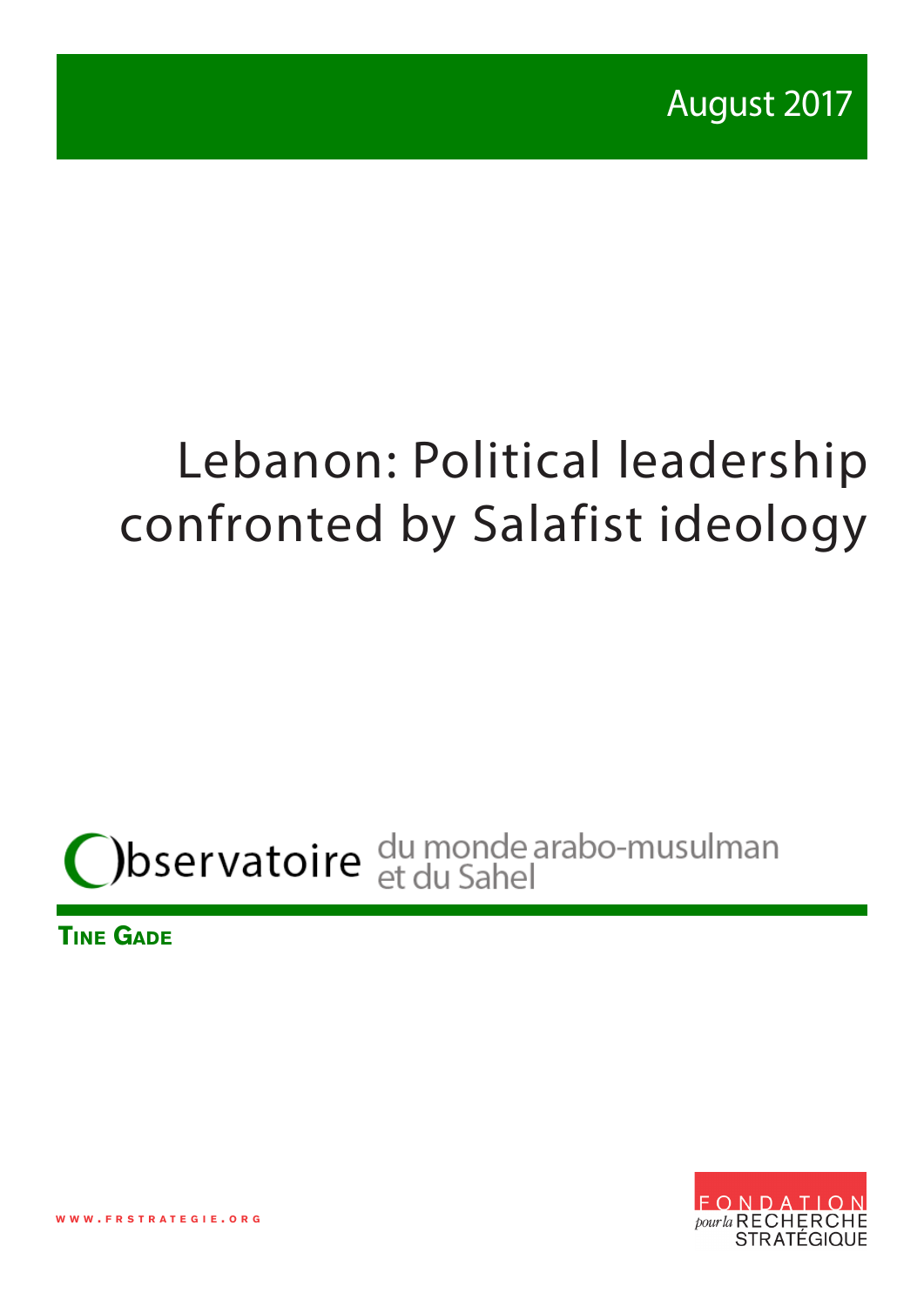## **Table of contents**

| 1 - SALAFIST IDEOLOGY IN LEBANON: BETWEEN 'SCIENTIFIC' STATEMENTS AND       |  |
|-----------------------------------------------------------------------------|--|
|                                                                             |  |
| 3 - SALAFISTS AND LEBANESE: THE ENTRANCE OF TRANSNATIONALISM IN THE LOCAL   |  |
| 4 - THE SYRIAN CRISIS: AVOIDING AT ALL COST THE CONTAMINATION IN LEBANON  8 |  |
| 5 - JIHAD AND MECHANISMS OF CONTROL FOR PUBLIC OPINION  11                  |  |
|                                                                             |  |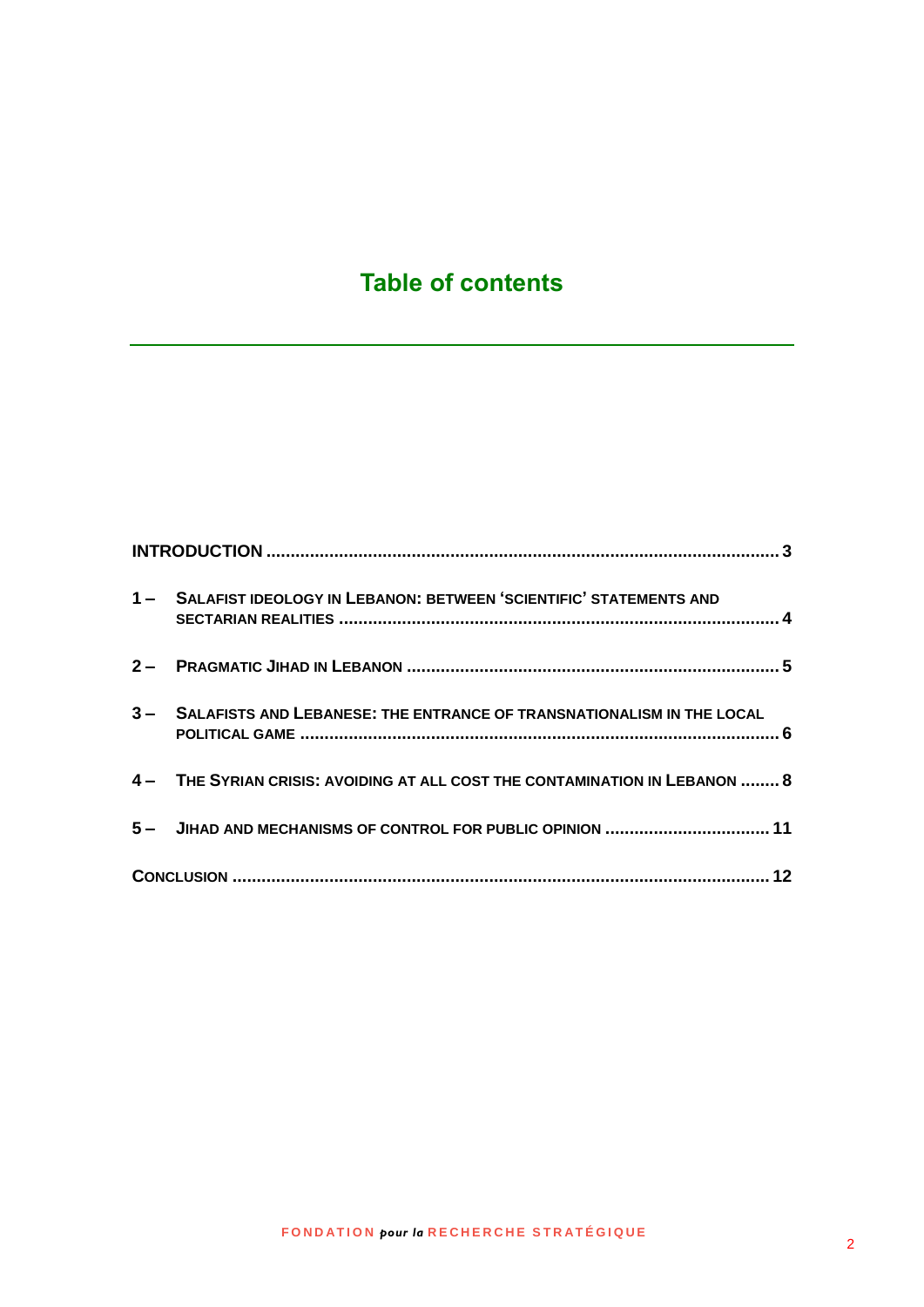#### <span id="page-2-0"></span>**I N T R O D U C T I O N**

1

Whilst it was already engulfed in political crisis in 2011, Lebanon is now reeling from the socio-economic, sanitary and political consequences of the Syrian crisis. Even in the unlikely scenario of resolution in the medium term of the Syrian conflict, such consequences are likely to persist and play a part in an alteration of Lebanon's identity. Nonetheless, from a security stand-point, it has to be highlighted that the spills of the Syrian crisis in Lebanon have remained relatively limited compared to the outbreaks of mass violence on the other side of the border.

The Lebanese ability to avoid spill-over goes against all the expectations of international analysts, political actors and academics specialised in civil war conflict.<sup>1</sup> This research memorandum makes the hypothesis that although peace in Lebanon is relative, it is also the result of mechanisms of political and social control that are well established and include the links between public figures or community leaders with the wider population. As we know, the consociational model of Lebanon makes these elites "community champions" and mediators between their own communities and the Lebanese state. Thus they are at the same time spokespeople, heads of intercommunity negotiations and inter-communal conflict regulators. Indeed, leaders have to engage with the radical members of their communities and "control" their "political channels."

Through the example of the Sunni Lebanese community, this memo analyses first and foremost the rise of Sunni extremism in the form of Salafist ideology. Secondly, we will look at the mechanisms of control and interaction between the poor urban youth and Sunni public figures, with a particular focus on issues of community mechanics. This analysis will outline in what way(s) such mechanisms exist in a similar form among Shi'ite, Maronite and Druze communities and hence to what extent this explains the rearrangement of the Lebanese State in the face of the Syrian crisis.

We will demonstrate that contrary to studies that represent Islamists as a threat to Lebanese stability and national cohesion, $<sup>2</sup>$  such individuals are not necessarily dogmatic.</sup> On the contrary, Islamists will adapt and integrate themselves to their local context. Indeed, often deeply entrenched in the local, social and family tissue of their communities

<sup>&</sup>lt;sup>1</sup> See also : Tine Gade, "Limiting violent spillover in civil wars: the paradoxes of Lebanese Sunni jihadism, 2011–17", *Contemporary Arab affairs*, 2017, Vol. 10, No. 2, pp. 187-206. Published online on 27 April 2017.

<sup>2</sup> Alia Ibrahim, "The Pope's Visit and Tripoli's Big Loss", *Al-Arabiyya*, 15 September 2012, [https://english.alarabiya.net/views/2012/09/15/238112.html.](https://english.alarabiya.net/views/2012/09/15/238112.html) Rabih Hassan, "The Beirut Bombings and the Islamic State's Threat to Lebanon", Combating Terrorism Centre at West Point, 15 December 2015.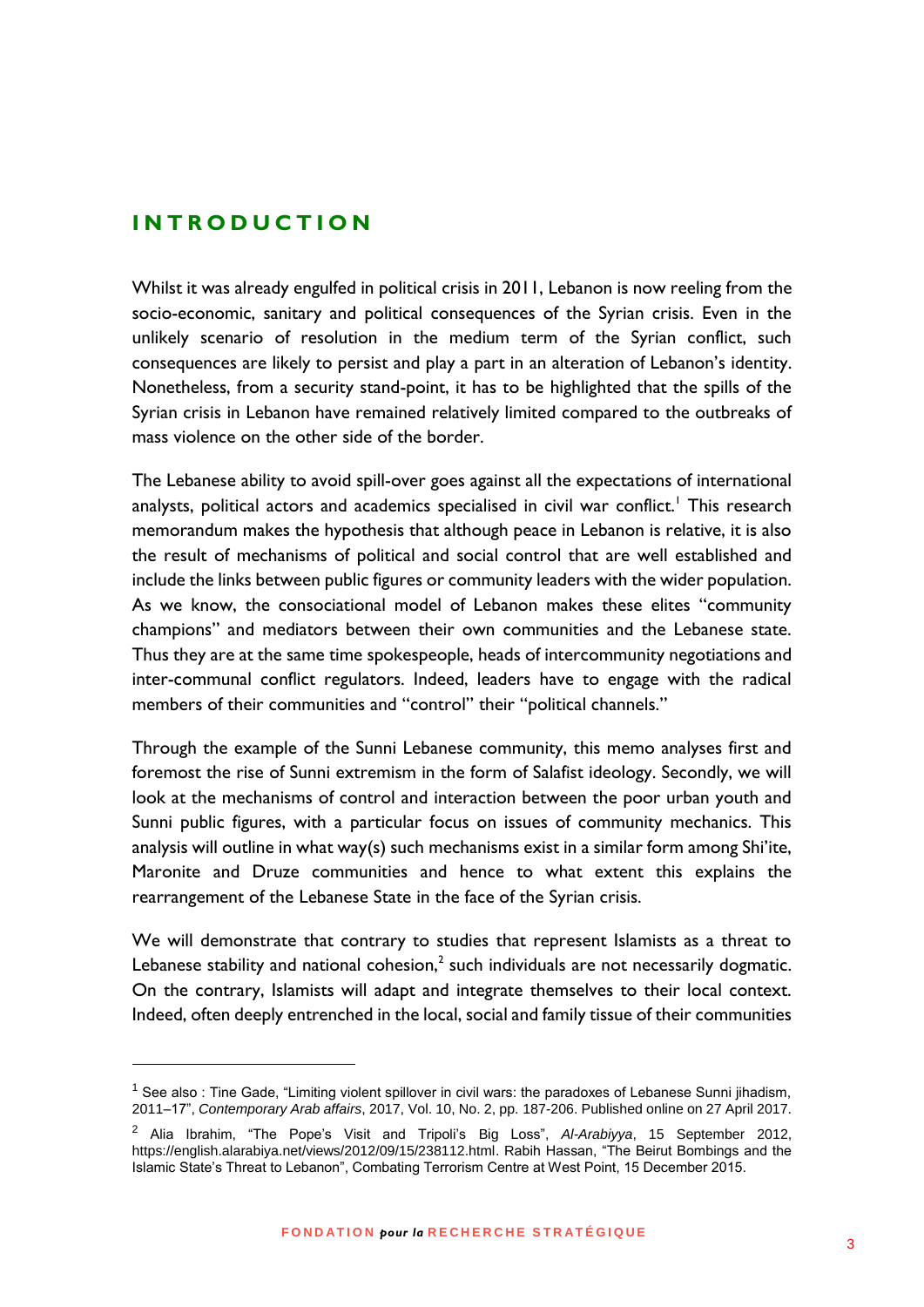as mediators or conflict mediators, $3$  Islamists are also pragmatic. Private or community interests alongside political and family related matters can often take precedence on the religious aspect.

### <span id="page-3-0"></span>1 – Salafist ideology in Lebanon: between 'scientific' statements and sectarian realities

Although Islamist sentiment<sup>4</sup> has existed in Lebanon since the 1940s, Salafist ideology was imported in the 1990s. This was thanks to a generation of theology students in the coastal town of Tripoli in the north-west of the country, who attended the Islamic university of Medina in the 1980s.<sup>5</sup> This movement to the Holy City of Islam arose after the expulsion of Egypt from the Arab League in 1981, after which Cairo interrupted its bursaries to Lebanese students at Al-Azhar. Consequently, Saudi Arabia offered replacement scholarships. By the end of their studies, these young graduates returned to Tripoli and established institutes to spread the teachings of the Sharia with their pockets lined with Petrodollars.

If some of these former students claim to be "Madkhalists" (following the Saudi Sheikh Rabi'a al-Madkhali) and to reject all forms of partisan action, they hold political positions against Hezbollah and political Shi'a-ism. Being a Salafist in Lebanon thus has a different meaning than in the Saudi context where Salafism is a religion of State and where clerics enjoy considerable autonomy in relation to the princes. Salafists in the land of the Cedars are dependent on external finances and thus constrained to adapt their ideological message in a pragmatic manner at the demand of potential backers in the Gulf. As a result, during the summer of 2007, a group of Lebanese Salafists entirely changed its posture towards Hezbollah.<sup>6</sup> After having assessed that the political and material benefits of a compromise would be potentially greater than those of confrontation, they decided to seal an agreement with the Shi'ite group.

<sup>3</sup> Janine Clark, "Islamist Women in Yemen. Informal Nodes of Activism", In *Islamic Activism. A Social Movement Theory Approach*, Dir. Quintan Wiktorovicz, 164–184. Bloomington, Indiana University Press ; Pall Sultan. Salafism in Lebanon. *Local and Transnational Resources*, doctoral thesis, Utrecht University, 2014 ; Virginie Collombier, and Olivier Roy (dir.). *Tribes and Global Jihadism*, London, Hurst, 2017, to be published.

<sup>&</sup>lt;sup>4</sup> Islamism is a contemporary political movement which portrays Islam as a ideology and a political system. Olivier Roy, *L'échec de l'Islam politique*, Paris, Seuil, 1992, p. 9.

<sup>5</sup> This is taken from Tine Gade, « Liban : les paradoxes du salafisme jihadisme levantin », *Moyen Orient*, 33, January 2017, pp. 56-61.

<sup>6</sup> For an analysis, see Tine Gade and Morten Bøås, « Pathways to Reconciliation in Divided Societies: Islamist Groups in Lebanon and Mali », in Imad Salamey et. al. (dir.), *Post-Conflict Power-Sharing Agreements. Options for Syria*, London, Palgrave Macmillan, August 2017.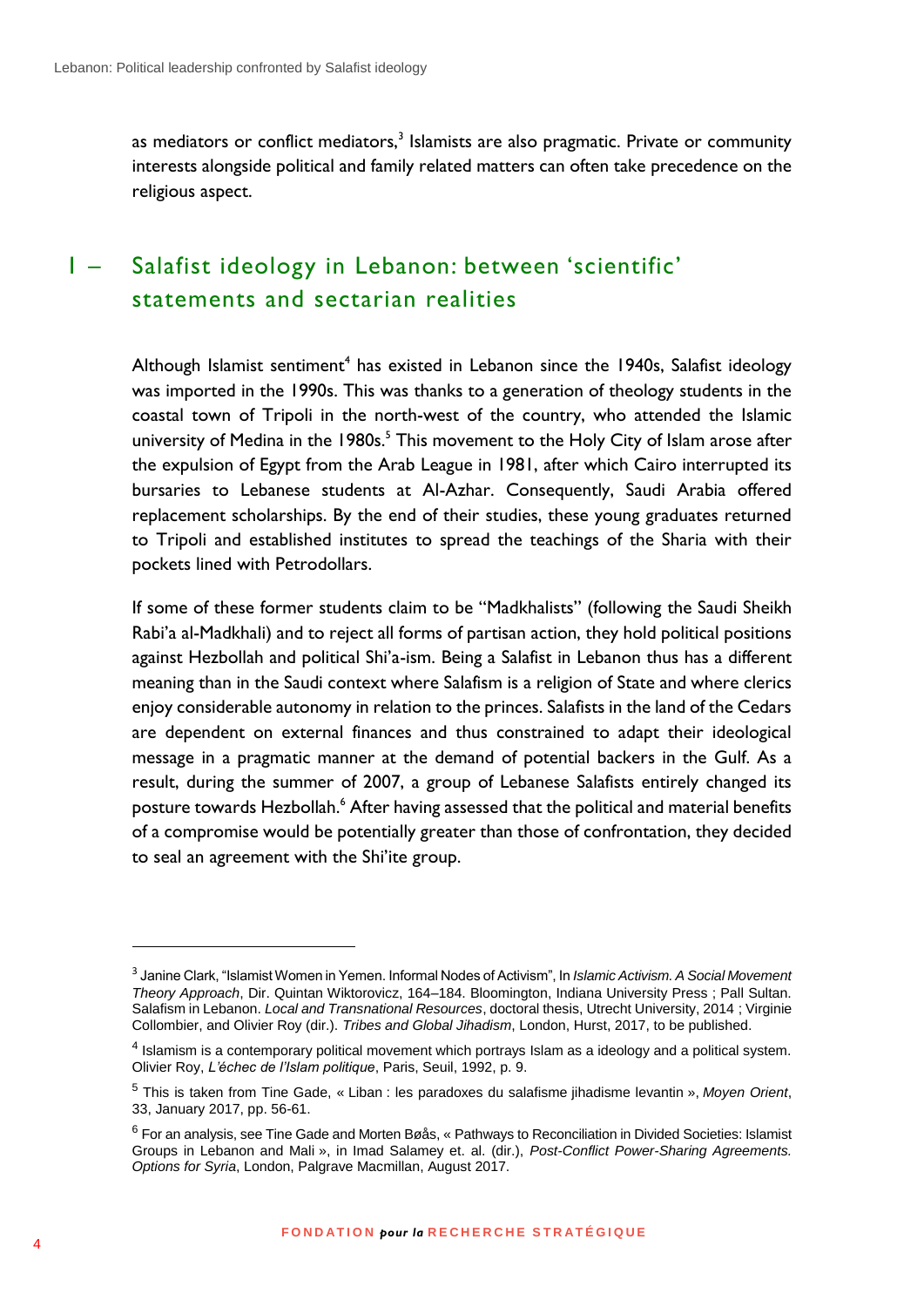Salafist jihad appeared in Lebanon at the end of the 1990s as a result of the establishment of a network of young Lebanese activists and the development of the transnational jihadist nebula. Around 200 Lebanese young men participated in the Afghan Jihad during the Soviet war (1979 – 1989). As Lebanon was still under Syrian tutelage, many Lebanese Islamists who were opposed to the Syrian army fled the country after the end of the 1980s. Lebanese jihadists thus sprung up in Lebanon through the intermediary of Lebanese Islamists living at the heart of the diaspora, in Australia, in the United States and in Denmark<sup>7</sup>

The spread of Salafist ideology was synonymous with the depreciation of political institutionalism and flagrant corruption during the Syrian military presence after the Lebanese Civil War (1975 – 1990). The Sunni crisis of representation, from the start of the Palestinian commandos of 1982 and exacerbated by the Syrian tutelage, left the door open for a long time to jihadist support. The rise of Salafist ideology can be largely credited to the absence of the State. Thus if jihadi preaching found interested individuals in the northern suburbs of Tripoli, for example in the neighbourhood of Al-Mankoubin, it wasn't only because of the political and economic frustration of those concerned. More importantly, it was due to the strong presence of Jihadi families and networks in the region. In addition, as the neighbourhood was considered to be particularly influenced by jihadi ideology, the youth were particularly targeted for arrest which increased the spite held towards the State by a significant part of the population. For many of the unemployed, Salafist ideology also represented an alternative way out in a society that doesn't offer many opportunities to its youth. Thus it was not only transnational and Gulf incentives that explained the rise of Salafist ideology and its importation into Lebanon, it was also the product of local context and appropriation.

#### <span id="page-4-0"></span>2 – Pragmatic Jihad in Lebanon

1

Another dimension of such malleability can be found in Lebanese jihadists who have never aimed to create an Islamic State through the use of force in Lebanon.<sup>8</sup> Given the demographic breakdown of the country, with Sunnis only making up a third of the population, jihadists assume that they would lose if they took on the State. Strategies of international jihadists, such as those of the Syrian Abou Musab al-Souri (Moustapha Setmariam Nasser) have in fact forewarned against the opening of a front in Lebanon and rather called for the use of Lebanon as a rear base and training ground for

<sup>7</sup> Bernard Rougier, *Le jihad au quotidien*, Paris, PUF, 2004.

<sup>8</sup> For a deeper analysis, see Bernard Rougier, *L'Oumma en fragments. Contrôler le sunnisme au Liban*, Paris, PUF, 2015.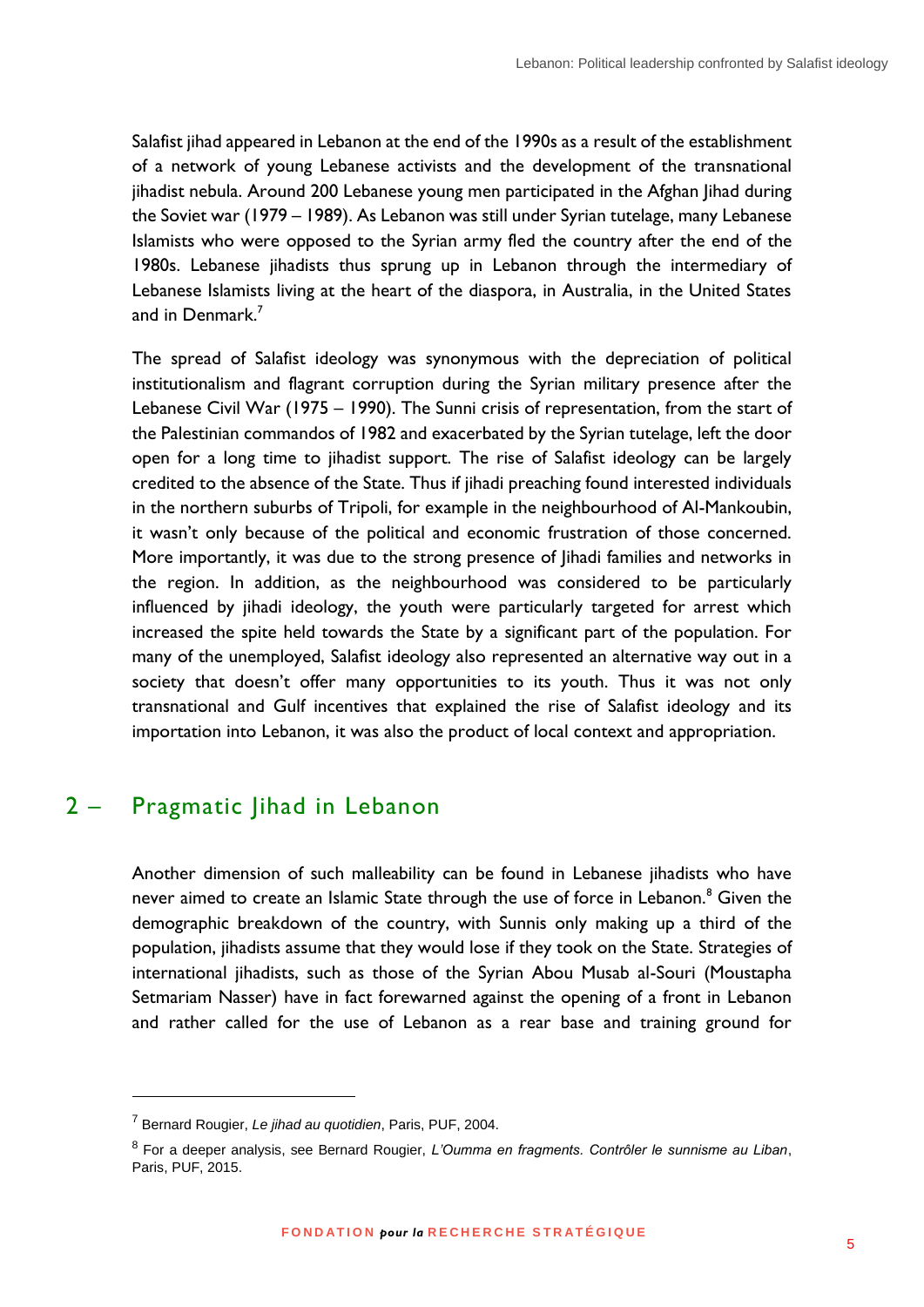international jihad.<sup>9</sup> These functions have continued and even accelerated since the start of the Syrian war.

When violent episodes arose, as in December 1999 in the northern region of Danniyeh or in May 2007 in the camp of Nahr el-Bared, near Tripoli, these did not entirely represent attempts to open up a battle front but rather a result of revenge attacks or "preventive" attacks. Lebanese jihadists did not want to control the State, but rather to "privatise" certain territories in the mountains, difficult to access, so as to put in place military training camps for foreign fighters such as the Chechens at the end of the 1990s or those sent to Iraq in 2003. In these areas, they also tried to assert a "purified" Muslim identity. This was undertaken by an abundance of jihadist flags and the enforcement of a moral code that was both a mirror to Hezbollah and yet opposed the societal model of resistance society which it has established in the south. Tens of Lebanese and Palestinians also went to Iraq as early as 2003 to join in the insurrection.

In May 2007, Fatah al-Islam attacked the Lebanese army itself, slitting the throats of 26 soldiers in their military post of Al-Mahmara, near the camp of Nah el-Bared in Akkar. However, this assault was neither a premeditated action, nor was it socio-revolutionary. Rather, it was an excessive reaction to a raid committed the night before by national Security Forces to an apartment which harboured members of a group that had held-up a bank. A three-month battle followed and the number of dead in both camps caused great animosity. This explains the subsequent attacks against the army between 2007 – 2010.

#### <span id="page-5-0"></span>3 – Salafists and Lebanese: the entrance of transnationalism in the local political game

In the crisis period in Lebanon which started with the assassination of the old Prime Minister Rafic Hariri in February 2005, Lebanese Salafists underwent a process of "Lebanonisation." Through this time they were dragged into national and regional politico-confessional polarisation.

Saad, the son of Rafic Hariri, inherited the political movement 'Future Current' from his father.<sup>10</sup> Helped by Saudi Arabia, he received the unconditional support of the Lebanese

<sup>9</sup> Umar Abd al-Hakim (Abu Musab al-Suri), *The Global Islamic Resistance Call* (in Arabic) (Place and publisher unknown), December 2004, p. 784. For a biography of al-Souri, see : Brynjar Lia, *Architect of Global Jihad: The Life of Al Qaeda Strategist Abu Musʻab Al-Suri*. New York, Oxford University Press, 2007/2012.

 $10$  Son of Rafic Hariri – Prime Minister from 1992 to 1998 and from 2000 to 2004, assassinated on the 14<sup>th</sup> of February 2005 – Saad Hariri is the head of Future Current. Head of Government from 2009 to 2011, he was returned to this position as of 2016.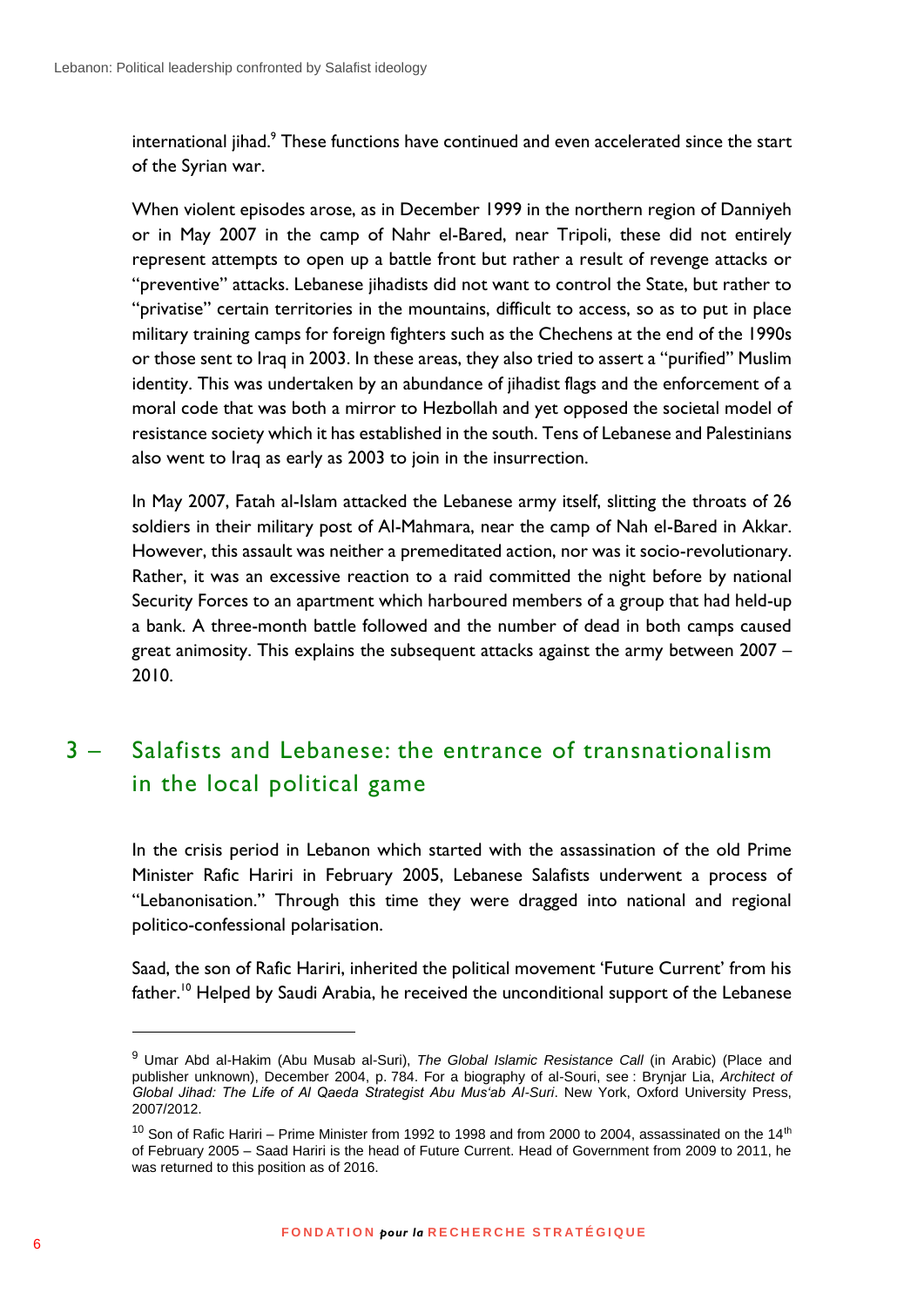Sunni population after the Syrian withdrawal. Constrained by a context of politicoconfessional polarisation, he opted for a *modus vivendi* with the institutional Salafist camp which allowed him to unify the Sunni community against Hezbollah and its political allies. Certain Salafist leaders then benefitted from "political covers" granted by individuals close to Future. This marriage of convenience between two actors who opposed themselves to Hezbollah, for various different reasons (notably doctrinaire for Salafists and political for Future), illustrates the role played by Salafist ideology in the intercommunity game.

The Salafists of Tripoli were the principal protagonists of sectarian confrontations which opposed Bab al-Tebbaneh, a Sunni and marginalised neighbourhood of Tripoli to the Alawite ghetto of Baal Mohsen. Although the mutual hostility between the two neighbourhoods can be traced back to the Lebanese Civil War (1975 – 1990) and the Syro-Palestinian war of the same period  $(1983)$ ,<sup>11</sup> the dynamics of their rivalry were expressed differently in the noughties. At that time a new actor was pulling the strings, important Tripolitan public figures. After the occupation of West Beirut by Hezbollah on 7 May 2008, Future Current and its political allies looked for an alliance with Salafists to promote a more "muscular" image. Sunni crowds thus expelled Hezbollah's allies from the north of Lebanon considering that this violence could help to restore the honour of their community. Sunni public figures equally gave the green light to Salafists to pressure the Alawite neighbourhood of Baal Mohsen in Tripoli. However, they underestimated the resistance that would emanate from the district and armed violence broke out for three months. The fighting restarted in January 2011, the date of the fall of Saad Hariri's first government (2009 – 2011). At that time, the battle between Baal Mohsen and Bab al-Tebbaneh became an expression of the ongoing confrontation between Saad Hariri and Najib Mikati, a key figure of the Sunni political class and former Prime Minister (2011 – 2014). The two men aimed to outbid one another by sending political messages in the form of military strikes on the Alawi ghetto. The Salafist fighters thus became clients of these public figures, whilst at the same time attempting to promote their personal, economic and religious agendas. Though these Lebanese Salafists are militant and keen to participate in armed conflict, they are not jihadists as their involvement remains limited to the Lebanese community system. Thus, national and local identities represent more important incentives than transnational identities.

<sup>&</sup>lt;sup>11</sup> ICG, "Nouvelle crise, vieux démons au Liban. Les leçons oubliées de Bab Tebbaneh/Jabal Mohsen", *Briefing Moyen Orient* 129, 14 October 2010; Tine Gade, "Sunni Islamists in Tripoli and the Asad regime. 1966-2014", *Syria studies,* 7:2, April 2015, pp. 20-65.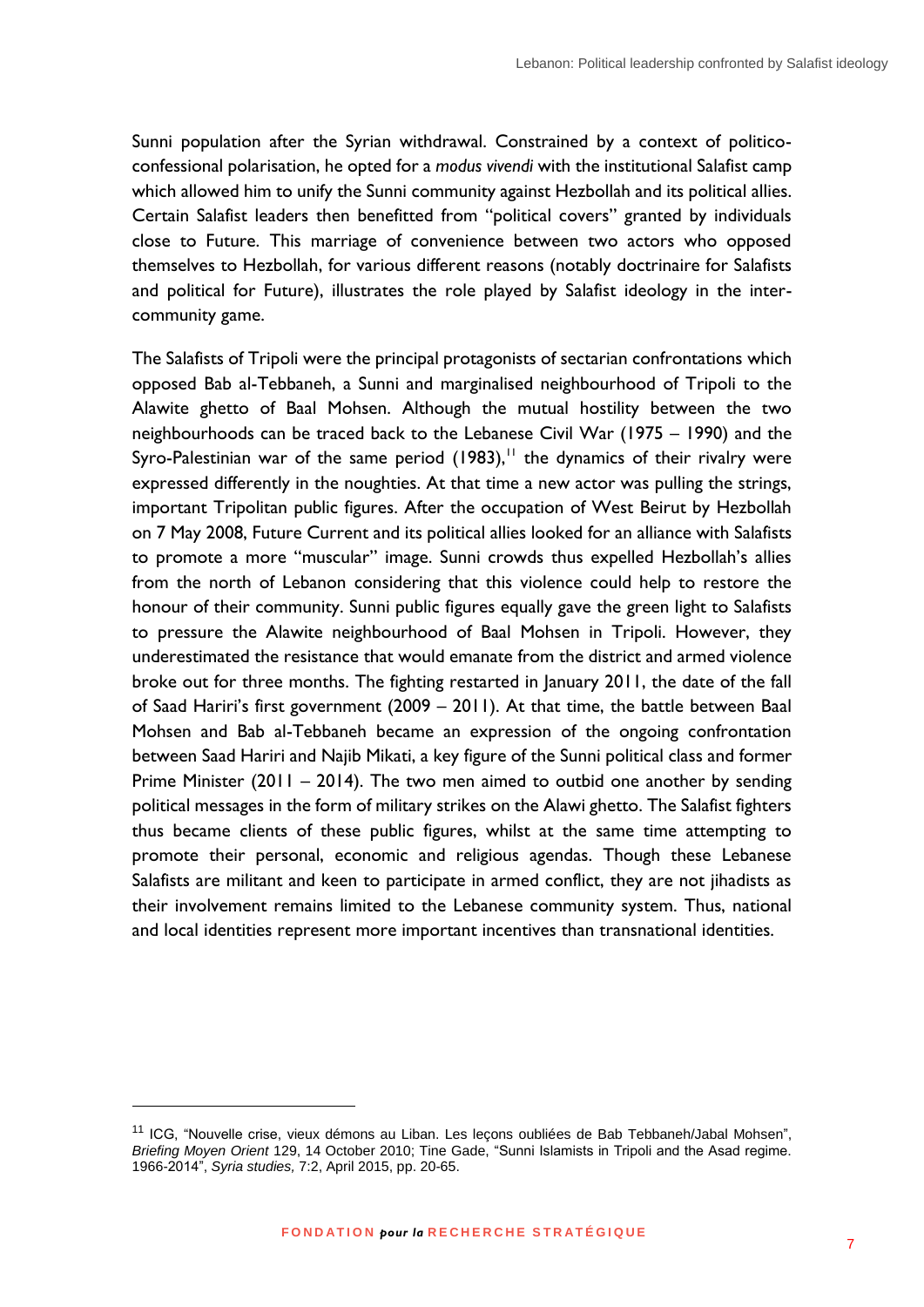### <span id="page-7-0"></span>4 – The Syrian crisis: avoiding at all cost the contamination in Lebanon

The Syrian Crisis has exacerbated Lebanese division and notably increased Sunni-Shi'a tensions. If the opposed Lebanese camps have adopted a principle of neutrality (*al-na'I*  'an al-nafs) towards the crisis,<sup>12</sup> there are many violations. Hezbollah, whose military strength is much stronger than that of the Lebanese army is militarily engaged since 2012 alongside Bachir Al-Assad with between 6 – 10,000 men (according to needs and with varying degrees of investment). In contrast, around 900 jihadist fighters who come from the Lebanese Sunni youth are present in Syria and swell the ranks of Jabhat Fateh al-Sham, Daesh and the Salafist-nationalist Ahrar al-Sham.<sup>13</sup> It is important to highlight that Sunni and Shi'ite contributions to the war in Syria are very different in nature. On the one hand, Hezbollah has been organised by its central leadership whereas Lebanese jihadists leave on individual initiatives. The institutional and parliamentary Sunni leadership, especially Future Current, hold that since 2011, intervention in the conflict has been neither in the interest of the Lebanese nor that of the Syrians. Hence it put an end to its provision of weaponry to the Syrian opposition in 2012.<sup>14</sup>

If Hezbollah is already under pressure due to the costly war it is waging in Syria (3000 dead and 4000 wounded according to some estimates),<sup>15</sup> Future seems to be the party that could end up as the greatest looser from this war. Although Hariri is still one of the rare nationalistic Sunni leaders, his political strength has been loosing momentum since 2010. In contrast to the Salafists, he does not have military structures. Moreover, due to failures in his attempts to unite the Sunni community between 2005 and 2011, it is uncertain that he may still be the recipient of the international and Saudi aid which he was receiving previously. Militarisation would probably be beneficial to military actors, Islamists and local chieftains as has been demonstrated since the beginning of the Syrian crisis in 2011 as well as the Lebanese Civil War (1975 – 1990) which had made Sunni public figures loose their grip on their electors.<sup>16</sup>

Moreover, the leadership of Future Current is increasingly contested by secular public figures, such as Achraf Rifi. This former general director of the Lebanese Internal Security

<sup>&</sup>lt;sup>12</sup> Permanent mission of the UN in Lebanon, Baabda declaration published by the committee of national dialogue on the 11 June 2012. New York, UN Security Council.

<sup>&</sup>lt;sup>13</sup> The departures started in 2011, so most probably before the involvement of Hezbollah in Syria.

<sup>&</sup>lt;sup>14</sup> The (Shi'ite) deputy if the Beqaa, Okab Sakr, is accused of having delivered weapons to the Syrian opposition (the Free Syrian Army) in 2012 on behalf of Saad Hariri. Radwan Mortada, "Exclusive: Inside Future Movement's Syria Arms Trade", *Al-Akhbar*, 29 November 2012.

<sup>&</sup>lt;sup>15</sup> Interview, Radwan Savvid, professor and political advisor of Future Current, Beirut, August 2016.

<sup>&</sup>lt;sup>16</sup> See also, Michael Johnson, Class and Client in Beirut: The Sunni Muslim Community and the Lebanese State 1840- 1985, New York, Ithaca Press, 1986.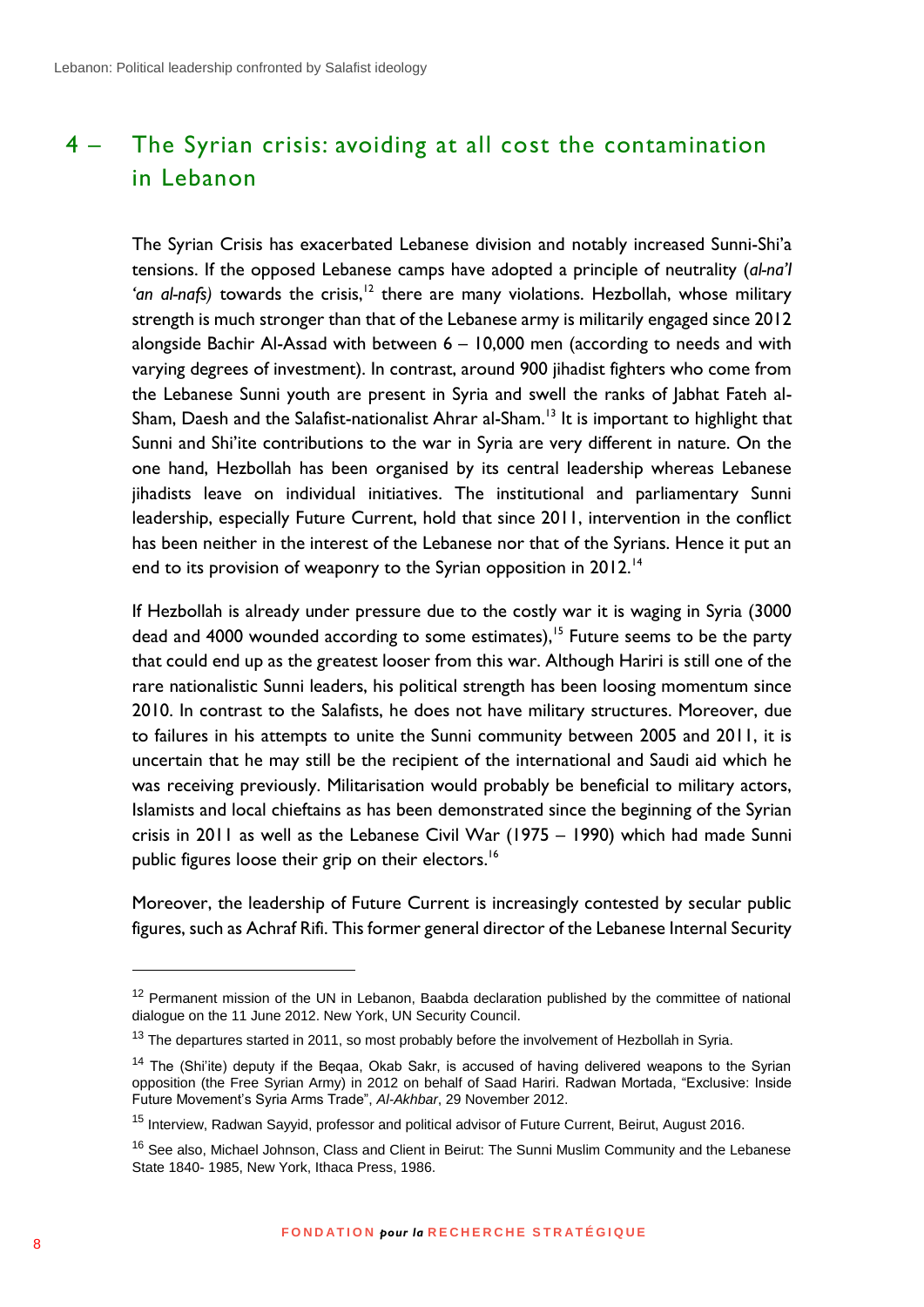Forces (2005 – 2013) who was a close advisor of Saad Hariri, turned against his mentor and is now attracting an increasing number of faithful. During the municipal elections of 2016, the electoral list which he was supporting, allied to members of **civil society**, obtained two thirds of the votes in Tripoli. He is currently a candidate for the legislative election in the spring of 2018 and an analysis of the different lists of electoral registers suggests he could receive a high score.

The posture of Sunni Lebanese Islamists since the start of the war in Syria is perhaps ambivalent but undoubtedly paradoxical. On the one hand, Lebanese Islamists have benefited politically from the existing frustrations in a segment of Lebanese Sunnis who fear the rise of Hezbollah at the heart of the State and amongst security institutions. A number of Islamists fuel the frustrations of Sunni populations by denouncing the passivity of Future Current and its concessions to Hezbollah. For example, certain Islamists close to the Association of Muslim Scholars (hay'at 'ulama al-muslimin), such as Sheikh Salem al-Rifai, have adopted very critical postures towards the Lebanese army and its leadership. They have condemned the fact that the army operates double standards regarding Sunnite and Shi'ite fighters respectively. This has been evident when they have prevented Lebanese Sunnis returning from Syria into Lebanon but allowed free access across the border to Hezbollah fighters. Such critiques of the army have created amongst the wider Lebanese a fear for the unity and integrity of the Lebanese military institution, which counts for around 40% of Sunni soldiers in its ranks.

On the other hand, a great number of Lebanese Islamists have adopted more moderate positions since the start of the war in Syria. They fear the attraction of Daesh on a significant part of the Sunni population and attempt to fight against its hyper-radicalism. The Association of Muslim Scholars has played a mediating role between the State and the Salafist youth, attempting to calm public opinion. By forming new contacts outside the Islamist framework, with the State and Christian as well as Shi'ite politicians, the Sheikhs who follow this line of thought have gained media visibility. For Salafists and other Lebanese political actors, a war would bring to the fore a myriad of diverging interests and may prove too costly.

Islamist sheikhs in Lebanon, as well as Islamist organisations such as al-Jamaa al-Islamiyya (the Lebanese branch of the Muslim brotherhood), have had vast networks of charitable and educational institutions implanted in Lebanon for decades (since the 1950s for al-Jamaa al-Islamiyya). Since the Syrian presence in the 1990s, these public figures and organisations have shown themselves to be willing to embrace political compromise. This has been demonstrated in their diverse and regular meetings with different Lebanese and foreign intelligence services as well as their acceptance of the creation of political support structures and alliances with non-Islamists and Shi'ites. The motivations have been political and financial as much as religious. This is due to the fact that Lebanese Islamists are dependent on external financing. Thus, it is hardly surprising that Lebanese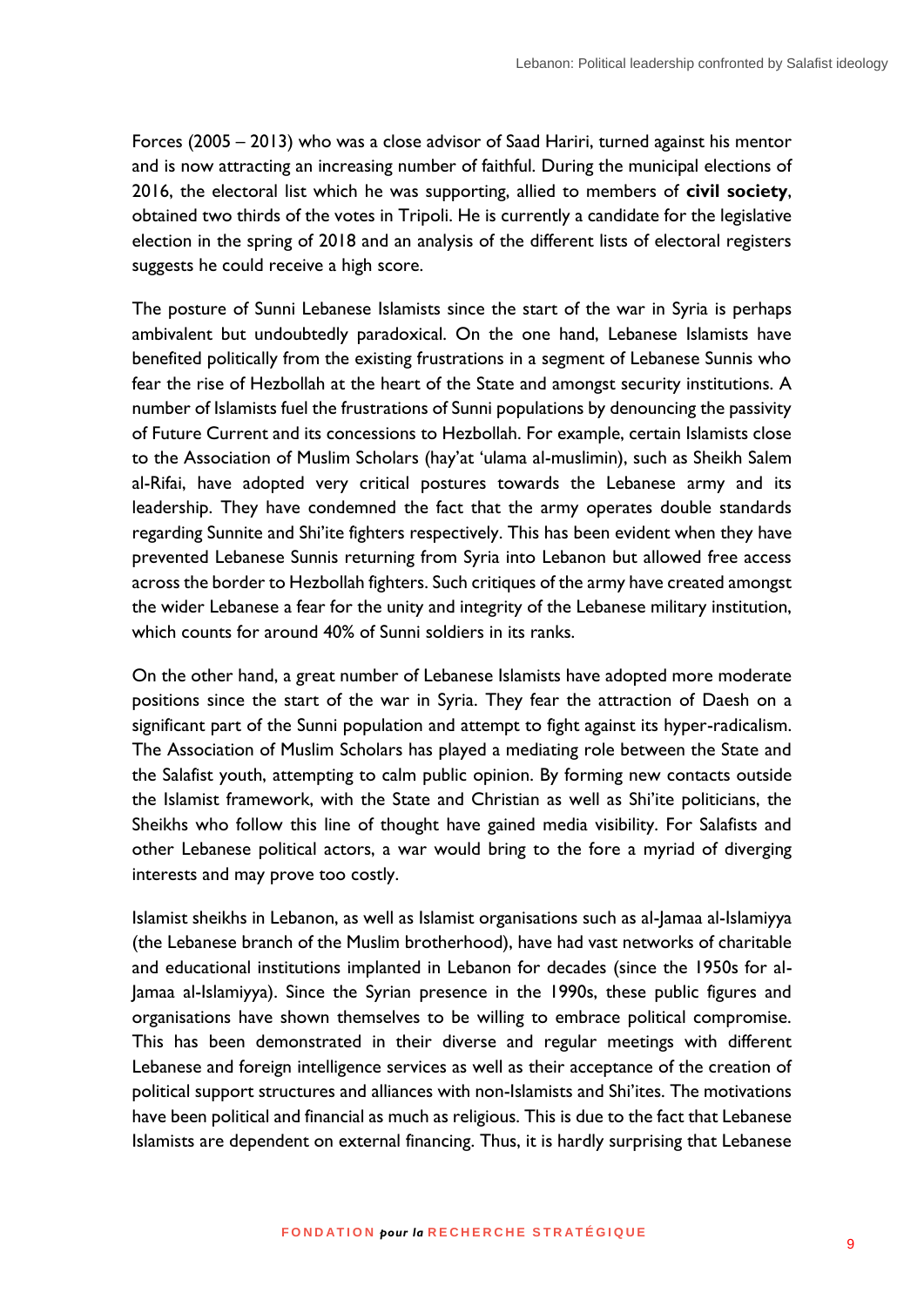Islamists attempt to limit the risks so as to guarantee the future of their institutions and safeguard their external financial support. **Typo in french** Whilst, they are likely to make violent declarations in periods of crisis, drawing media attention on themselves, they are not capable of using physical force inside Lebanon without loosing their legal, existential justification.

The example of the Salafist sheikh Ahmar Assir demonstrates this. He was arrested in 2015 at Beirut airport as he was attempting to board a flight to Nigeria after being pursued in Lebanon for two years. Clerc who was in Sidon until 2013 benefited from the anti-Hezbollah climate present in the southern town after the  $7<sup>th</sup>$  of May 2008. He became popular for his fierce declarations made against the Shi'ite group and through a renewal of the image of the Islamist sheikh. For example, he took his followers to ski in the Lebanese mountains, thereby defying the social and special sectarian splits in the country.<sup>17</sup> Yet, a conflict with Hezbollah sympathisers who were occupying a bloc of flats opposite his mosque brought him into direct confrontation with the Lebanese army. When one of his supporters was arrested by the army in June 2013, other followers stormed an army checkpoint. In retaliation, the latter attacked the al-Assir mosque. During the open fighting that followed, sheikh al-Assir called on 'noble' Muslims, both Sunni and Shi'ite, to leave the Lebanese army.<sup>18</sup>

Hence, while large protests took place in Tripoli earlier in the same year to call for the liberation of members of the al-Assir group who were arrested by the army, nobody obeyed the order to join the fight. This shows the wide spectrum of interests of Lebanese Islamists and their will to maintain their institutions in a context that is increasingly dominated by Hezbollah. This is especially the case in Southern Lebanon where the town of Sidon is principally Sunni but the hinterland is populated by a Shi'ite majority. Additionally, this illustrates the argument according to which the choice of radical or moderate alignment is often strategic, situational and has the potential to alter in the midst of action.<sup>19</sup>

<u>.</u>

<sup>17</sup> Daniel Meier, "Réfugiés de Syrie et tensions sunnito-chiites. Le Liban entre défis et périls", *Maghreb Machrek*, No 218, September 2014 (41–60), 58 ; Daniel Meier et Rosita d. Peri, "The Sunni Community in Lebanon: From 'Harirism' to 'Sheikhism'?", In *Lebanon Facing the Arab Uprisings: Between Internal Challenges and External Constraints*, Dir. Daniel Meier and Rosita d. Peri. London, Palgrave Macmillan, 2016, pp. 35-53.

<sup>&</sup>lt;sup>18</sup> Tine Gade and Nayla Moussa, "The Lebanese army after the Syrian crisis: Alienating the Sunni community?", in *Situating (In-)Security: A United Army for a Divided Country*, Dir. Are J. Knudsen and Tine Gade, to be published, Palgrave Macmillan, July 2017.

<sup>19</sup> Mats Utas et Henrik Vigh, "Radicalised Youth: Oppositional Poses and Positions", in *Africa's Insurgents: Navigating an Evolving Landscape*, Dir. Morten Bøås and Kevin Dunn, 2017, 23–42. Boulder, CO, Lynne Rienner.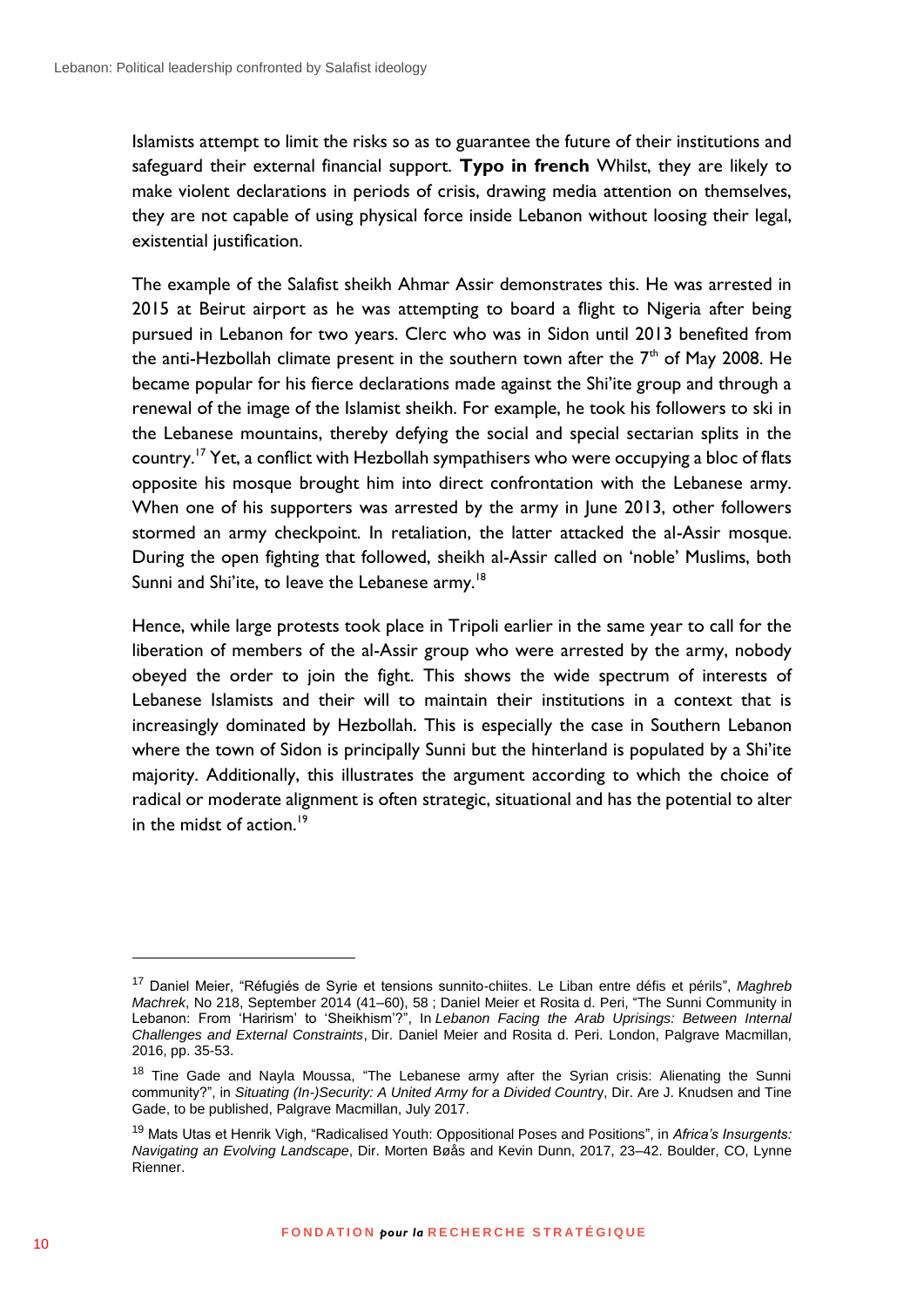#### <span id="page-10-0"></span>5 – Jihad and mechanisms of control for public opinion

Apart from the interest for Lebanese and regional institutional actors to avoid the destabilisation of Lebanon, certain events have confirmed the existence in Lebanon of profoundly radical smaller groups and *agents provocateurs* who would be capable of triggering a war.

It should be underlined that such *agents provocateur* are of different faiths and political orientation. The likely culprits of the two bomb attacks which targeted two (Sunni) mosques and caused 43 deaths, were members of an Alawi militia close to al-Assad's Syrian regime. These terrorist attacks and the Sunni Islamist counter-mobilisation which they triggered have intensified confessional fighting between the two Tripolitan neighbourhoods of Bab al-Tabbaneh and Baal Mohsen, the stronghold of the previously named Alawi militia.

Daesh controls sleeper cells in Lebanon and since 2013, terrorist projects are sometimes discovered. Whereas the Lebanese jihadists can be more easily controlled by conventional forms of solving confessional conflicts (such as family pressure), non-Lebanese jihadists, Arabs and/or Europeans would be more dangerous.<sup>20</sup> Indeed, they are not part of local networks of neighbourhood or patronage which are prevalent amongst Salafist public figures and/or Sunni deputies or ministers.

In August 2014, in the town of Arsal, close to the Syrian border, infiltrated Jihadists from Syria launched a huge assault on the army in retaliation for the arrest of a commander of an Islamist brigade. The army lost 17 soldiers. 28 men, both military policemen and army, were taken hostage. Following Qatari mediation, 16 of them were released in December 2015 in exchange for 13 Islamist prisoners in prison in Lebanon. The others were still being held captive in July 2016. Despite the ongoing fighting against them since 2014, in coordination between the army and Hezbollah, Syrian jihadists still control mountainous zones in this region. In July 2017, the Syrian army also intervened, initiating bombing runs in the mountains of Arsal.

Since 2015, with the loss of momentum of Daesh in Syria and Iraq as well as the terror attacks throughout Europe, certain analysts feared that the terrorist group might strike Lebanon so as to turn attention away from the Iraqi-Syrian front. Since 2014, several bomb explosions have targeted Shi'ite neighbourhoods in the capital with the most violent case taking place on 12 November 2015. In this context, it can be deduced that the paths of terrorists who commit bomb attacks in Lebanon differ from those of Lebanese jihadist fighters in Syria. Lebanese fighters in Syria originate from local Islamist social backgrounds and are often motivated by confessional hatred against Hezbollah.

<sup>20</sup> Interview, Fidaa Itani, Beirut, August 2016.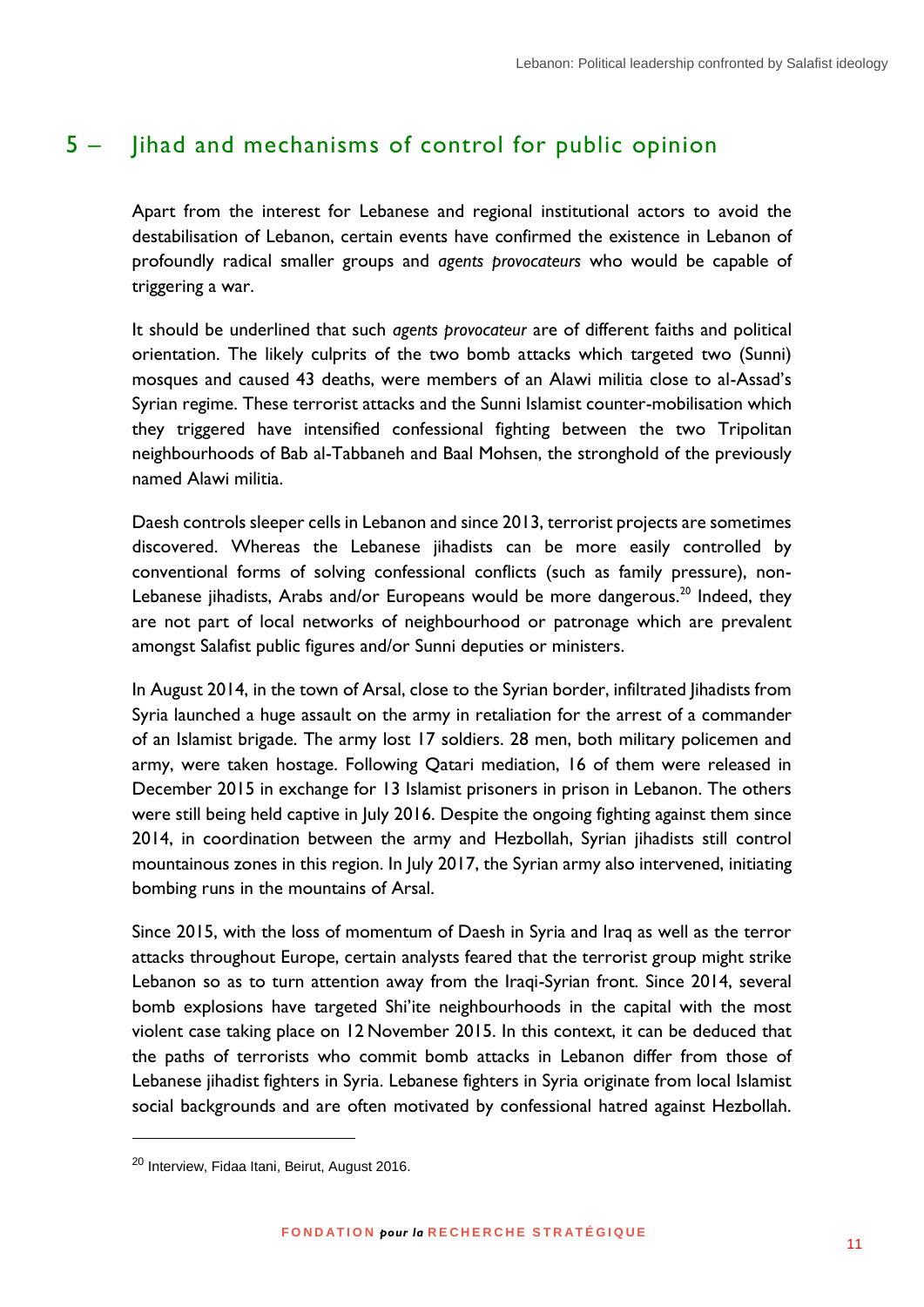On the other hand, those who are responsible for bombings (including explosive belts and car bombs), often come from the outside and are motivated by transnational ideologies that are not well suited to the reality of Lebanese society. A Franco-Comorian who had previously been in Raqqa in Syria, was for example arrested in January 2014. With other members of Daesh coming from several countries (including Saudi Arabia), he had planned attacks that targeted Hezbollah strongholds in the southern suburbs of Hezbollah.

Apart from the north of Lebanon, Salafist jihad has been particularly successful in recruiting individuals in prison. This has proved a true breeding ground for meetings of all types of Syro-Palestinian-Lebanese jihadi Salafists, including Jabhat Fateh al-Cham and Daesh. Additionally, the Palestinian camp of Ain al-Hilweh, which the Lebanese army is not allowed to enter, has become a refuge for Lebanese criminals and an area where Palestinian, Lebanese and international jihadi militants can rub shoulders with one another. What's more, although Daesh does not have a real presence in Lebanese mosques where the established clerics, including Salafists, fear its radicalism, the terrorist group mobilises through a relatively atypical network. This is exemplified by online videogames and / or sports teams. This shows the lack of local implementation of members of Daesh and the generational break that exists between radicalised youths and their parents. This marks a contrast with Al-Qaida where sympathy for Bin Laden as a "Sunnite symbol" transcended age in Lebanon.<sup>21</sup> Regarding Daesh's operational support, it is limited to the younger generation, in opposition to their parents and to transnational activists and/or jihadists who have returned from Syria.

It is above all confessional one-upmanship and resentment towards Hezbollah which could lead a number of more important young Sunnis to take up arms. With the heightened presence of Daesh sleeper cells in Lebanon, the ties between the young Sunni urban poor and Daesh's professional recruiters could in the long run push a large part of these youths toward jihadist organisations. If Daesh or Al-Qaida hedge their bets in this direction and if political and economic frustrations of a certain proportion of Sunnis does not ease under the new government, there are certain risks of violence and civil disorder in the long term.

#### <span id="page-11-0"></span>**C O N C L U S I O N**

This analysis insists on the pragmatism of Lebanese Salafists, their will to keep their institutions running is the key to their decision-making / a strategy to avoid armed confrontation with the Lebanese army. Lebanese Salafists are often deeply entrenched in local networks and are sometimes mediators between the poor urban youth and the

<sup>21</sup> Participant-observer in Tripoli, August 2009.